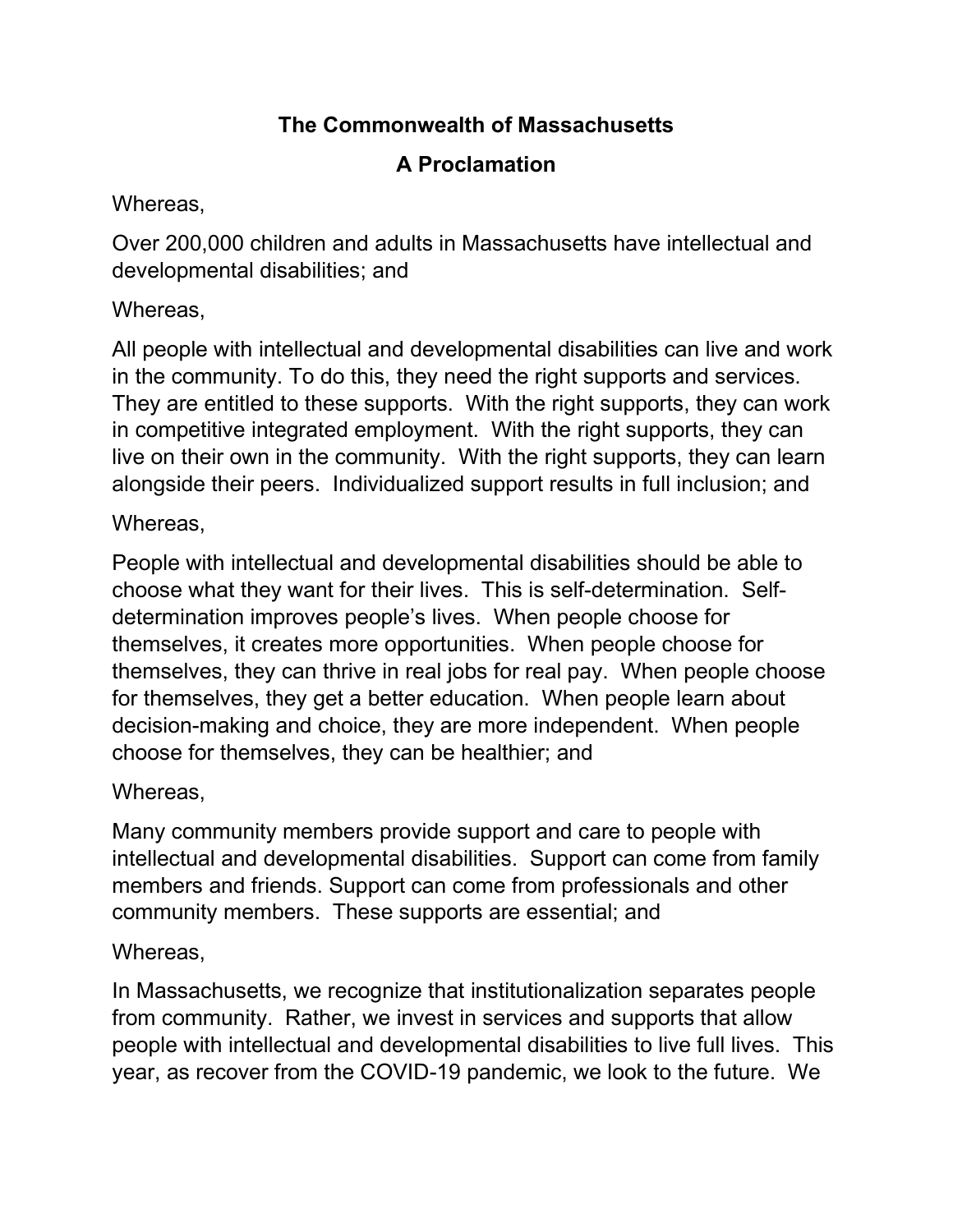imagine a future where all people with intellectual and developmental disabilities work, live, and learn in the community; and

#### Whereas,

Governor Baker's proposed Fiscal Year 2023 budget reflects important advocacy by the disability community. The budget recognizes that the COVID-19 pandemic has had a large impact on disability supports and services. The budget fully funds the Turning 22 program run by the Department of Developmental Services. This program supports young adults who are leaving special education. It supports them as they transition into the adult service system; and

#### Whereas,

This budget also increases funding for supporting families. It raises funding for Respite Services and Intensive Family Supports by \$5.8 million. This program is run by Department of Developmental Services. This additional money will provide essential resources to support people with disabilities and their families in their homes; and

#### Whereas:

In March, we celebrate Intellectual and Developmental Disabilities Awareness Month. We recognize the value of inclusion. We recognize the importance of supports and services. We recognize that people with intellectual and developmental disabilities make the Commonwealth a better, more diverse place to live; and

Now, Therefore, I, Charles Duane Baker, Governor of the Commonwealth of Massachusetts, do hereby proclaim the month of March, 2022 to be

Intellectual and Developmental Disabilities Awareness Month

And urge all the citizens of the Commonwealth of Massachusetts to take cognizance of this event and participate fittingly in its observance.

Given at the Executive Chamber in Boston, this fifteenth day of February, in the year two thousand and twenty-two, and of the Independence of the United States of America, the two hundred and forty-fifth.